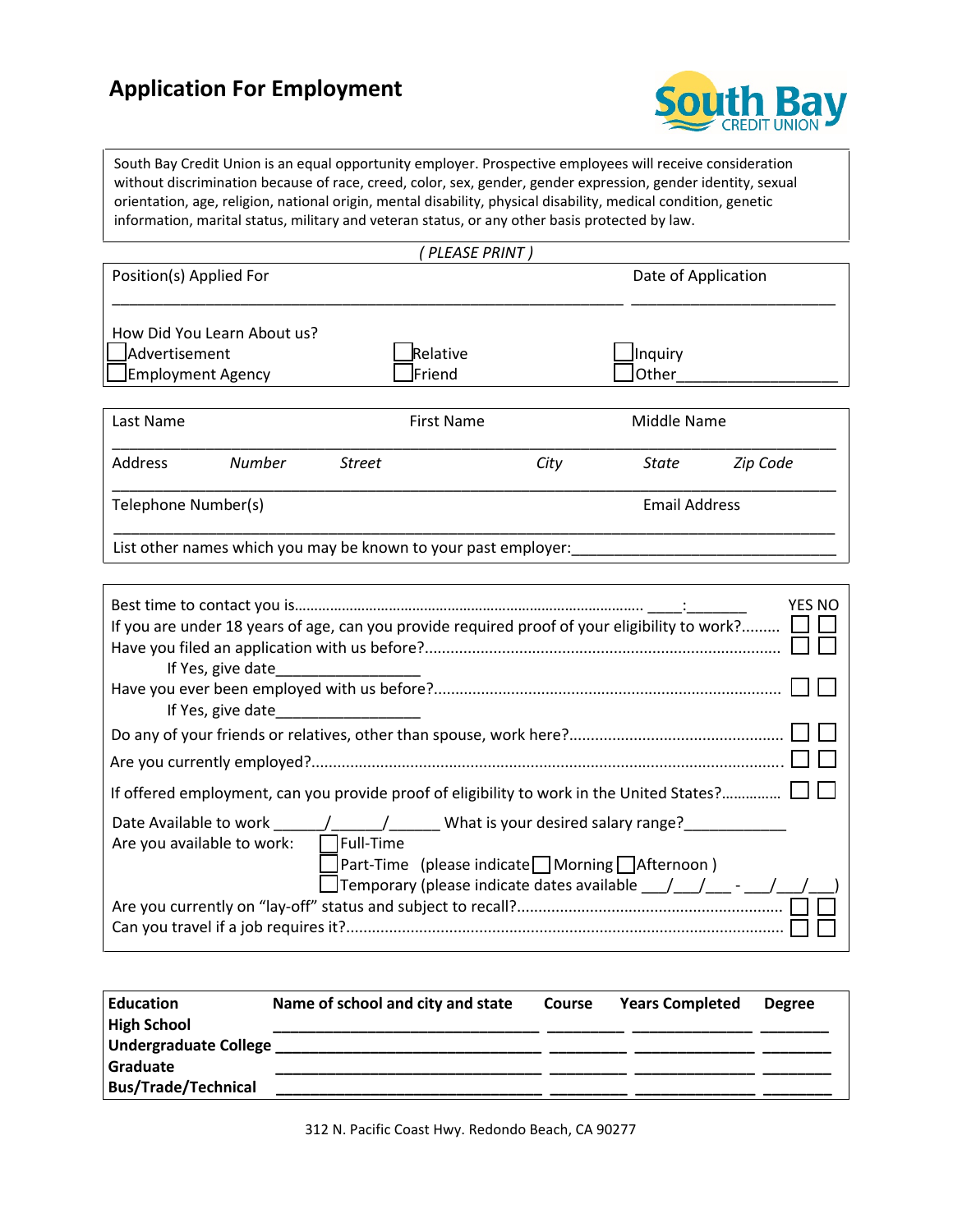| Describe any specialized training, apprenticeship, skills and extra-curricular activities. |  |  |  |  |  |
|--------------------------------------------------------------------------------------------|--|--|--|--|--|
|                                                                                            |  |  |  |  |  |
|                                                                                            |  |  |  |  |  |
|                                                                                            |  |  |  |  |  |
| <b>Employment Experience</b>                                                               |  |  |  |  |  |

Start with your present or last job. Include any job related military service assignments and volunteer activities. You may exclude organizations which indicate race, color, religion, gender, national origin, disabilities, or other protected status. List all employers during the last 10 years.

| 1. | Employer                 | <b>Contact Number</b> | May we contact?                                  |
|----|--------------------------|-----------------------|--------------------------------------------------|
|    | List of Responsibilities |                       | $YES$   NO                                       |
|    | Position(s) Held         |                       |                                                  |
|    | Reason for Leaving       |                       |                                                  |
| 2. | Employer                 | <b>Contact Number</b> | May we contact?<br>$YES$ NO                      |
|    | List of Responsibilities |                       |                                                  |
|    | Position(s) Held         |                       |                                                  |
|    | Reason for Leaving       |                       |                                                  |
| 3. | Employer                 | <b>Contact Number</b> | May we contact?<br><b>YES</b><br><b>J</b> NO     |
|    | List of Responsibilities |                       |                                                  |
|    | Position(s) Held         |                       |                                                  |
|    | Reason for Leaving       |                       |                                                  |
| 4. | Employer                 | <b>Contact Number</b> | May we contact?<br>YES<br>$\overline{\text{NO}}$ |
|    | List of Responsibilities |                       |                                                  |
|    | Position(s) Held         |                       |                                                  |
|    | Reason for Leaving       |                       |                                                  |